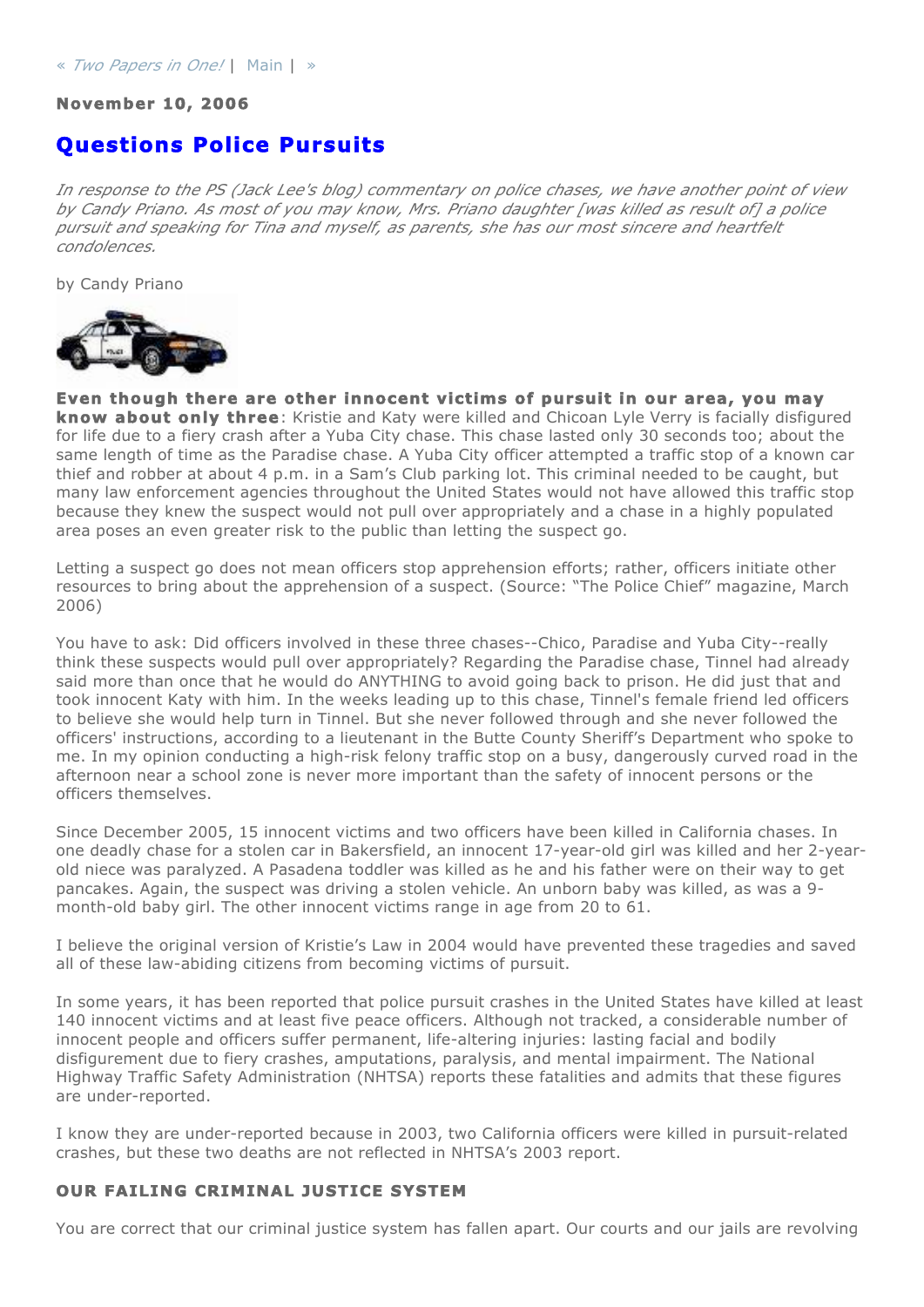doors for felons and parole violators. Makes me wonder why our officers risk their own lives chasing felons and parole violators who most likely will be out on bail within 48 hours or less. D.A. Mike Ramsey told me that even wanted felons have a right to bail.

Regarding the Chico chase that killed my innocent daughter, Kristie Priano, the officers released the teen who fled from police in her mother's RAV 4 after she was treated for minor injuries at the hospital. Yes, the teen who had to be caught went home with her mother while I stayed at the hospital with Kristie, praying for a miracle. Begs the questions: Why the chase? And, did the killing of Kristie really keep "someone else" safe?

The police report on this chase indicates that the teen and her friend had been driving around Chico for two hours prior to the chase, and she did not kill or injure "someone else." The chase lasted two minutes, the average length for most chases, and at the end of those two minutes Kristie was in a coma with major head trauma and later died. Kristie's dad, brother and I were injured and our lives altered forever. The teen, who officers knew had taken her mother's RAV4 without permission, received one year in juvenile hall and three years probation.

I blame the drivers who flee for these tragedies, and the minimal penalties for fleeing are a slap in the face to innocent victims and officers. Yet, as a victim of pursuit, I also learned that when officers fail to follow their own agency's pursuit policy, two wrongs do not make it right; they make it deadly.

# **SUSPECTS HAVE MORE RIGHTS THAN INNOCENT VICTIMS OF PURSUIT**

Innocent victims of pursuit in California do not even have the right to discovery to find out in a court of law whether or not officers followed their pursuit policy.

California law enforcement agencies receive blanket immunity even when officers fail to follow their pursuit policy. Here is an excerpt from a ruling made by the judges of California's Fourth Appellate Court on Nov. 26, 2002, regarding a chase in Southern California through a schoolyard when students were present and an innocent man was injured and later died:

"Unfortunately, the adoption of a policy which may never be implemented is cold comfort to innocent bystanders. We do not know if the policy was followed in this instance, and that is precisely the point: We will never know because defendant did not have to prove officers participating in this pursuit followed the policy. WE URGE the Legislature to revisit this statute and seriously reconsider the balance between public entity immunity and public safety. The balance appears to have shifted too far toward immunity and left public safety, as well as compensation for innocent victims, twisting in the wind." For the full comment read http://www.kristieslaw.org/judicial.htm

I certainly blame all fleeing drivers, but that's the point, we cannot put our trust in fleeing drivers to do the right thing so we have to rely on law enforcement to put public safety first and officers to follow their pursuit policies. Can you think of any other public-safety priority where thoughtful policy is developed, adopted, and then legally ignored?

# **ROOM FOR IMPROVEMENT IN EVERY PROFESSION**

I support law enforcement--always have and still do. But officers are human and there is room for improvement in every profession. Improvement is paramount in matters of public safety.

I invite you to learn more about police chases by reading the Introduction to my e-book, "10 Deadly Secrets Behind Police Chases." Here's the link: http://www.kristieslaw.org/book.htm.

These tragedies are not accidents. They are crashes. I have spoken to hundreds of innocent victims of pursuit and their families from around the world and we all say the same thing: We are victimized again when others say that our innocent loved ones were killed or injured in car accidents. This term minimizes that we are crime victims. If your innocent loved one was killed in this manner, I can assure you that you would call it a violent crash or a crime or a tragedy, but you would never call it an accident.

Respectfully,

Candy Priano Kristie's Mom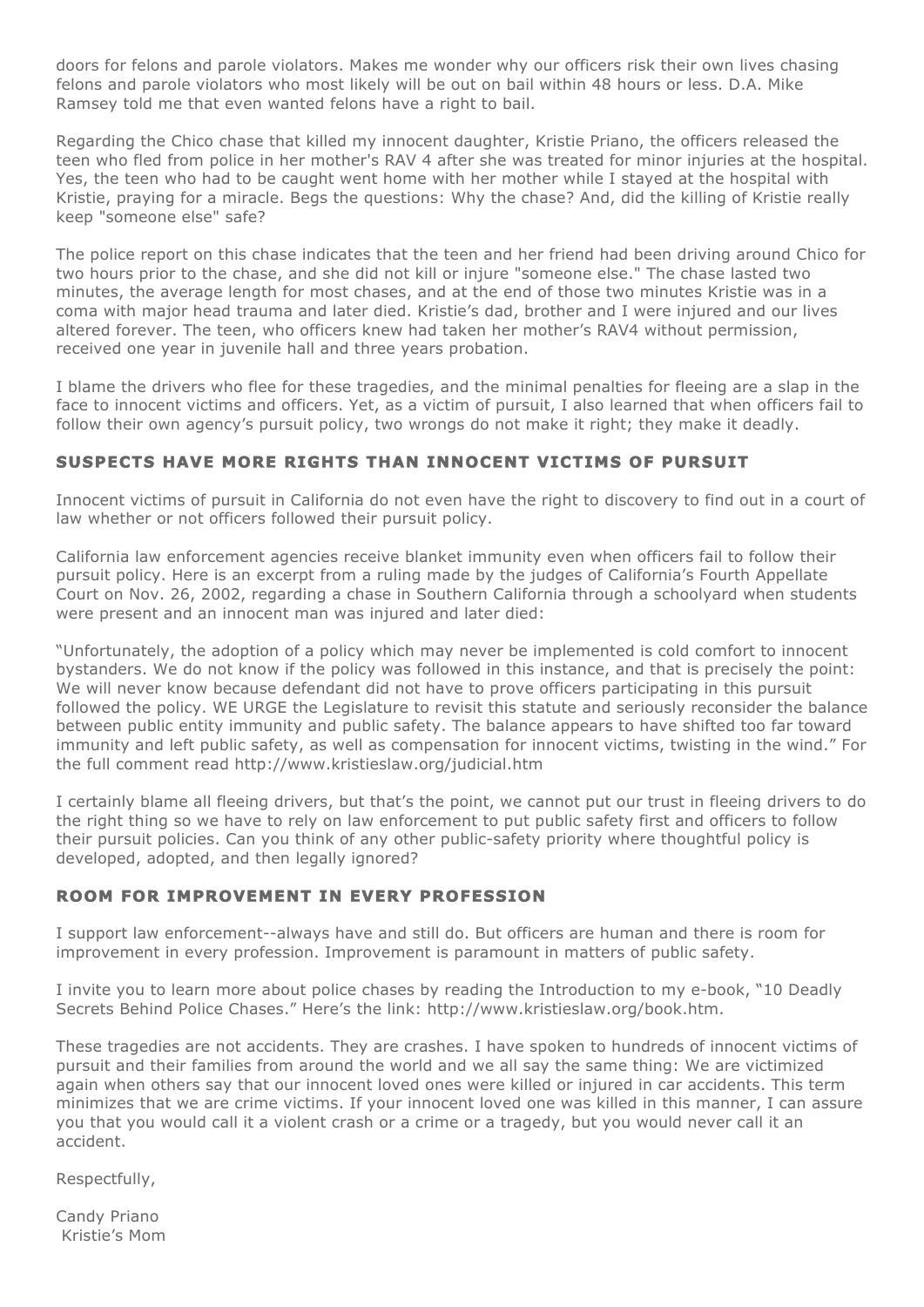**NOTE: Do you have something to say? Want to reach thousands of politically involved and caring people? Post Scripts is one of the most widely read blogs in Northern California. Our readers are sharp, intelligent people; they are voters and some are legislators. They are just the folks you want to address when it's really important. We will publish any well-written, responsible article on any subject of community interest.** 

Posted by Jack Lee at November 10, 2006 08:48 AM

#### **Comments**

From my earlier editorial..."Yes, the police were in pursuit, but this fatal accident could have happen whether that suspect was being pursued or not, so restraining police from pursuits guarantees nothing. However, we know for a fact IF the suspect had been stopped by the use of deadly force during the initial traffic stop.... the accident would never have happened.

Restrain officers any more and you will only get more needless deaths of innocent people. The officers need backup, not to be trigger happy, but to simply do their job as the law intended. The current law on use of deadly force is too ambiguous."

Posted by: Jack Lee at November 10, 2006 09:20 AM

Candy, I join with Jack in thanking you for this informed, gracious and heartfelt response to our postings.

*We are victimized again when others say that our innocent loved ones were killed or injured in car accidents. This term minimizes that we are crime victims. If your innocent loved one was killed in this manner,...you would call it a violent crash or a crime or a tragedy, but you would never call it an accident.*

You are absolutely right about this. You are a victim in this situation. It was never my intention (and I don't believe it was Jack's) to diminish either this fact or the suffering that criminal activity has caused you and your family. To this end, I can certainly understand and sympathize with your desire to see our system improved upon and I applaud your efforts.

The point of my post was to be clear about who caused this terrible criminal tragedy. If our society refuses to name criminals (and too often we do) and hold them as being totally responsible, our system, rules and regulations mean absolutely nothing...and the officers might as well go home and let survival of the fittest become the order of the day.

I personally believe that the coarsening of our society, the tendency to victimize criminals, parental failure, and the disrespect we have shown police officers have acted together to create an atmosphere of tolerance that enables and even supports or encourages criminal behavior. This is the tragedy in society that I was addressing in my remarks.

# « POLICE PURSUITS - CHANGE THE LAW! | Main | »

# **November 04, 2006**

# **Police Pursuits (follow up note)**

From the comments section...."Jack, I am continually frustrated by stories like these. Beyond the obvious heartache for the people involved in Katy's life, and the feelings of the officer(s) as well, is a fundamental issue of importance. I want to set aside the family, friends and even the officers for a moment and talk about this one thing.

It's called responsibility. We seem to have lost our ability to name the guilty in our society. I can't help but think it stems from a desire to be "let off the hook" in our own lives. We find fault with or blame anything but the truly guilty. When accidents occur it's an SUV that causes the problem. Guns are the reason gangmembers kill each other. Haliburton and the oil industry are the "reasons" for the war in Iraq. Criminals are victims themselves of an "unfair" society or a disadvantaged life. And now the "chase" is the culprit instead of the escaping felon.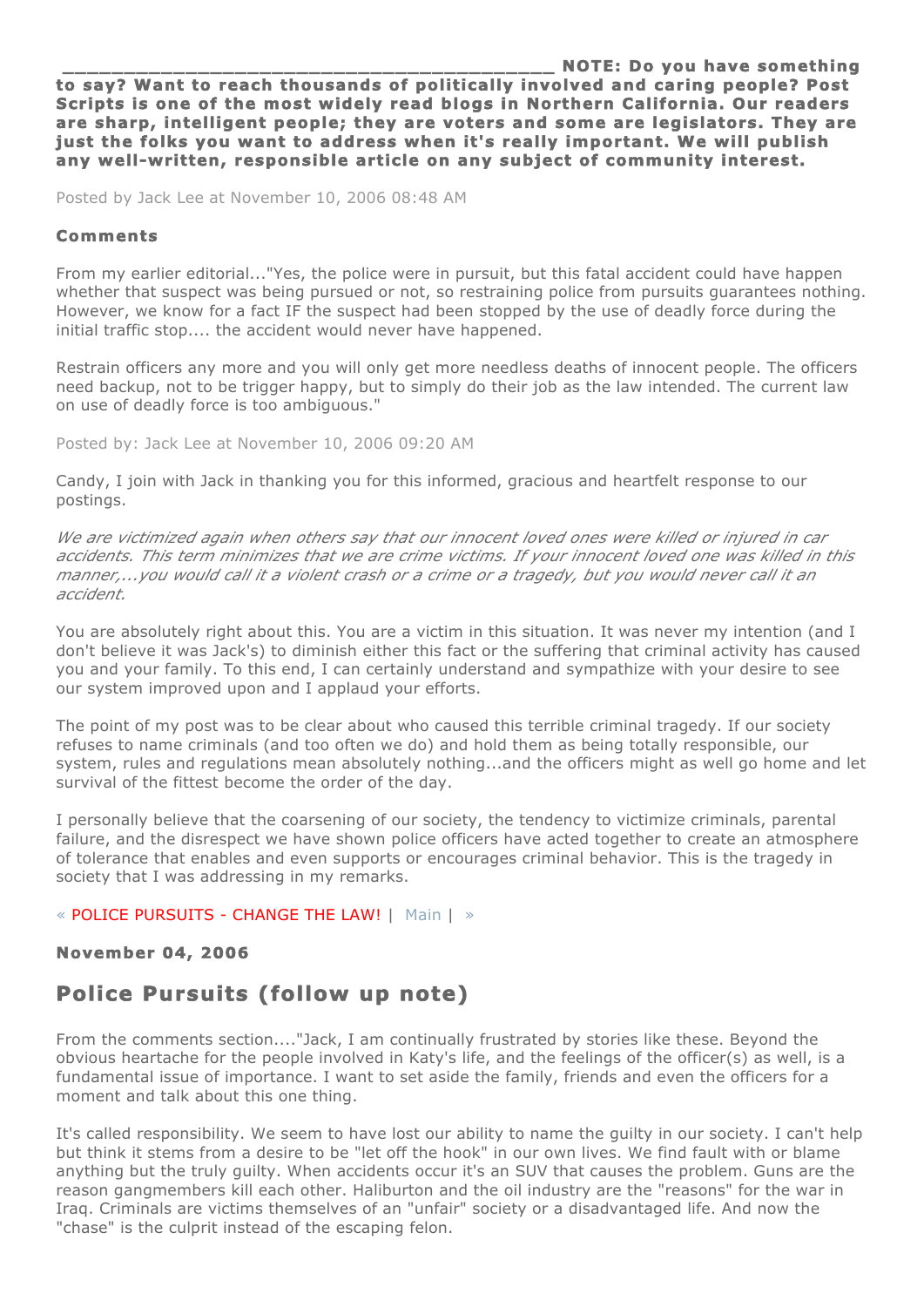I have to acknowledge ignorance of facts in this case, but even without knowing exactly what happened, it is clear the "wanted felon"...and only he is to blame. His choices and actions caused everything else that occurred...he killed Katy and he endangered the lives of others including the officers involved. We cannot ask the police to do a job and then put them in a box that makes the job impossible. Society has a degree of responsibility as well. If we were producing fewer criminals and punishing criminal activity appropriately, police officers could take up poker or checkers to pass the time of day. Life in America might look a little more like Mayberry RFD and a little less like South Central.

Terrible things happen. We can search for reasons till we're blue and it won't satisfy our outrage or comfort the hurt. Failing to place blame where it clearly belongs only makes this very sad event worse." Tina G.

Posted by Jack Lee at November 4, 2006 03:47 PM

## **Comments**

Tina G. hit the nail on the head. I fully support her contention regarding police pursuits.

By the way, both of you, I have gotten in the habit of reading your blog daily, ever since you started the articles on the west nile problem in our neighborhood. The city of Chico seems to be working to correct the problems regarding their flood control pond. You were a lot faster than the normal drive by media. Thanks. John B.

Posted by: John Bullerjahn at November 6, 2006 09:44 AM

Even though there are other innocent victims of pursuit in our area, you may know about only three: Kristie and Katy were killed and Chicoan Lyle Verry is facially disfigured for life due to a fiery crash after a Yuba City chase. This chase lasted only 30 seconds too; about the same length of time as the Paradise chase. A Yuba City officer attempted a traffic stop of a known car thief and robber at about 4 p.m. in a Sam's Club parking lot. This criminal needed to be caught, but many law enforcement agencies throughout the United States would not have allowed this traffic stop because they knew the suspect would not pull over appropriately and a chase in a highly populated area poses an even greater risk to the public than letting the suspect go.

Letting a suspect go does not mean officers stop apprehension efforts; rather, officers initiate other resources to bring about the apprehension of a suspect. (Source: "The Police Chief" magazine, March 2006)

You have to ask: Did officers involved in these three chases--Chico, Paradise and Yuba City--really think these suspects would pull over appropriately? Regarding the Paradise chase, Tinnel had already said more than once that he would do ANYTHING to avoid going back to prison. In the weeks leading up to this chase, Tinnel's female friend led officers to believe she would help turn in Tinnel. But she never followed through and she never followed the officers' instructions, according to a lieutenant in the Butte County Sheriff's Department who spoke to me. In my opinion conducting a high-risk felony traffic stop on a busy, dangerously curved road in the afternoon near a school zone is never more important than the safety of innocent persons or the officers themselves.

Since December 2005, 15 innocent victims and two officers have been killed in California chases. In one deadly chase for a stolen car in Bakersfield, an innocent 17-year-old girl was killed and her 2-yearold niece was paralyzed. A Pasadena toddler was killed as he and his father were on their way to get pancakes. Again, the suspect was driving a stolen vehicle. An unborn baby was killed as was a 9 month-old baby girl. The other innocent victims range in age from 20 to 61.

I believe the original version of Kristie's Law in 2004 would have prevented these tragedies and saved all of these law-abiding citizens from becoming victims of pursuit.

In some years, it has been reported that police pursuit crashes in the United States have killed at least 140 innocent victims and at least five peace officers. Although not tracked, a considerable number of innocent people and officers suffer permanent, life-altering injuries: lasting facial and bodily disfigurement due to fiery crashes, amputations, paralysis, and mental impairment. The National Highway Traffic Safety Administration (NHTSA) reports these fatalities and admits that these figures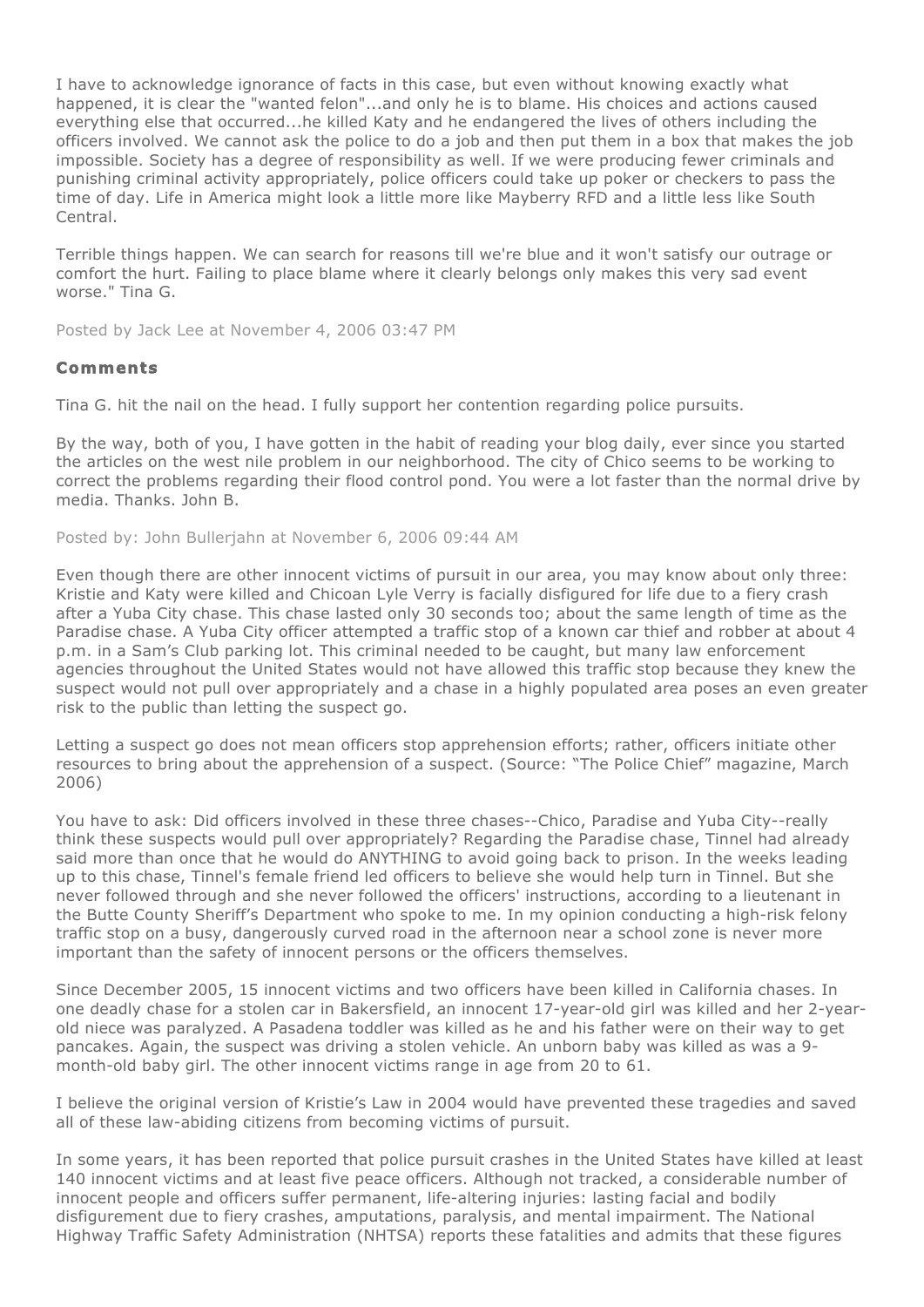are under-reported.

I know they are under-reported because in 2003, two California officers were killed in pursuit-related crashes, but these two deaths are not reflected in NHTSA's 2003 report.

#### OUR FAILING CRIMINAL JUSTICE SYSTEM

You are correct that our criminal justice system has fallen apart. Our courts and our jails are revolving doors for felons and parole violators. Makes me wonder why our officers risk their own lives chasing felons and parole violators who most likely will be out on bail within 48 hours or less. D.A. Mike Ramsey told me that even wanted felons have a right to bail.

Regarding the Chico chase that killed my innocent daughter, Kristie Priano, the officers released the teen who fled from police in her mother's RAV 4 after she was treated for minor injuries at the hospital. Yes, the teen who had to be caught went home with her mother while I stayed at the hospital with Kristie, praying for a miracle. Begs the questions: Why the chase? And, did the killing of Kristie really keep "someone else" safe?

The police report on this chase indicates that the teen and her friend had been driving around Chico for two hours prior to the chase, and she did not kill or injure "someone else." The chase lasted two minutes, the average length for most chases, and at the end of those two minutes Kristie was in a coma with major head trauma and later died. Kristie's dad, brother and I were injured and our lives altered forever. The teen, who officers knew had taken her mother's RAV4 without permission, received one year in juvenile hall and three years probation.

I blame the drivers who flee for these tragedies, and the minimal penalties for fleeing are a slap in the face to innocent victims and officers. Yet, as a victim of pursuit, I also learned that when officers fail to follow their own agency's pursuit policy, two wrongs do not make it right; they make it deadly.

#### SUSPECTS HAVE MORE RIGHTS THAN INNOCENT VICTIMS OF PURSUIT

Innocent victims of pursuit in California do not even have the right to discovery to find out in a court of law whether or not officers followed their pursuit policy.

California law enforcement agencies receive blanket immunity even when officers fail to follow their pursuit policy. Here is an excerpt from a ruling made by the judges of California's Fourth Appellate Court on Nov. 26, 2002, regarding a chase in Southern California through a schoolyard when students were present and an innocent man was injured and later died:

"Unfortunately, the adoption of a policy which may never be implemented is cold comfort to innocent bystanders. We do not know if the policy was followed in this instance, and that is precisely the point: We will never know because defendant did not have to prove officers participating in this pursuit followed the policy. WE URGE the Legislature to revisit this statute and seriously reconsider the balance between public entity immunity and public safety. The balance appears to have shifted too far toward immunity and left public safety, as well as compensation for innocent victims, twisting in the wind." For the full comment read http://www.kristieslaw.org/judicial.htm

I certainly blame all fleeing drivers, but that's the point, we cannot put our trust in fleeing drivers to do the right thing so we have to rely on law enforcement to put public safety first and officers to follow their pursuit policies. Can you think of any other public-safety priority where thoughtful policy is developed, adopted, and then legally ignored?

## ROOM FOR IMPROVEMENT IN EVERY PROFESSION

I support law enforcement--always have and still do. But officers are human and there is room for improvement in every profession. Improvement is paramount in matters of public safety.

I invite you to learn more about police chases by reading the Introduction to my e-book, "10 Deadly Secrets Behind Police Chases." Here's the link: http://www.kristieslaw.org/book.htm.